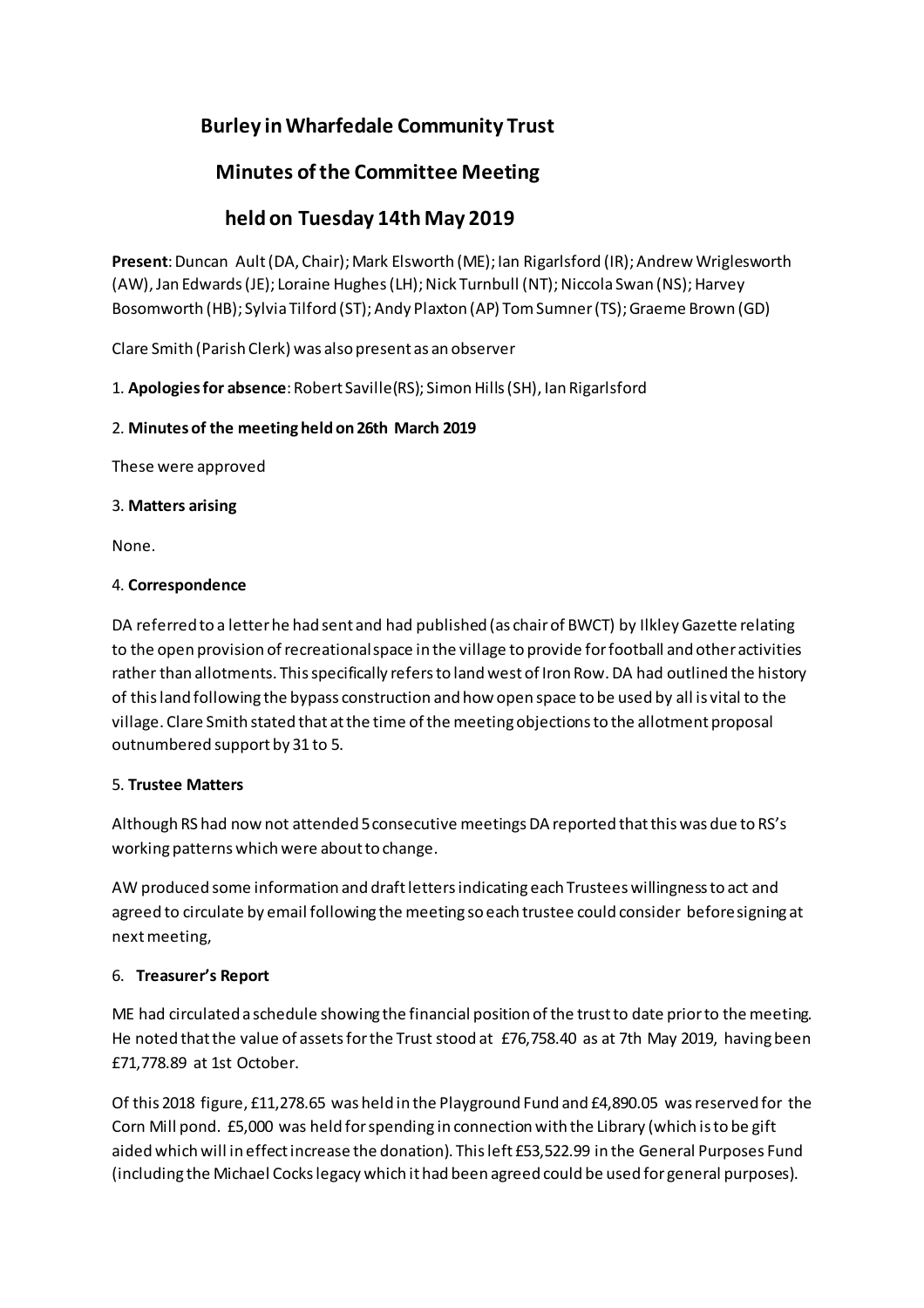Receipts included income from Greenbelt in respect of Scalebor of £14,142; £273 had been received fromWaitrose and £7,572.97 from the Co-op for which grateful thanks were mentioned.

The most significant outgoings were  $HGM£8,714.75$  (in connection with grounds maintenance etc at Scalebor), insurance of £1465.16 and £1,600 on the cricket nets(which had been installed and were in full use).

The gift aid claimisstill pending.

There had been further discussion between DA and the Scouts about a possible loan of £20,000 from BWCT to assistin completing outside works. A sumof £40/50k was needed in all. The loan would be for a 2 year period and repaid from fund raising activities during that period.

After some discussion the idea of the loan was agreed in principle but subject to:-

1 There being an effectivelegal agreement being in place providing forrepaymentwithin the 2year period indicated.

2 A statementfromthe Scouts confirming thatthe buildingwas available for community use.

3. Disclosure of breakdown of remaining costs

4. Disclosure of business plan to include details of projected incomeand expenditure and cash flow.

The matter was to be discussed further at the July trustees meeting.

#### **7. Scalebor Park**

New lease on Pavilion: A new agreementwith the Football club isin hand and due to be finalised for commencementinOctober2019

Service agreementwithGreenbelt:this has been renewed toMarch 2020 and DA was confident a new 5 year service agreement would also be finalized. Monthly payments have increased by £150 pcm to £1,550 pcm.

Maintenance and drainage: the usual slitting and sanding was to be completed in April.

Pavilion :DAmentioned that an outside tap isto be installed.

Cricket: DA confirmed that the artificial pitch was still working well.

#### **8. Youth provision proposals**

LH updated those present as follows;

The recruited Youth workers Deborah and Reece had completed initial steering meetings (though unfortunately Reece had subsequently been offered a permanent job elsewhere).

The young people had agreed that Wednesday evenings were best for meetings. The 11-14 years group wouldmeet at theQueens hall between 4pmand 6pm and itwas hoped thatthe 15 -19 years group would be able to meet at anothersuitable location in the villagestillto be agreed (butwith the Parish Centre as back up) between 6.30pmand 8pm.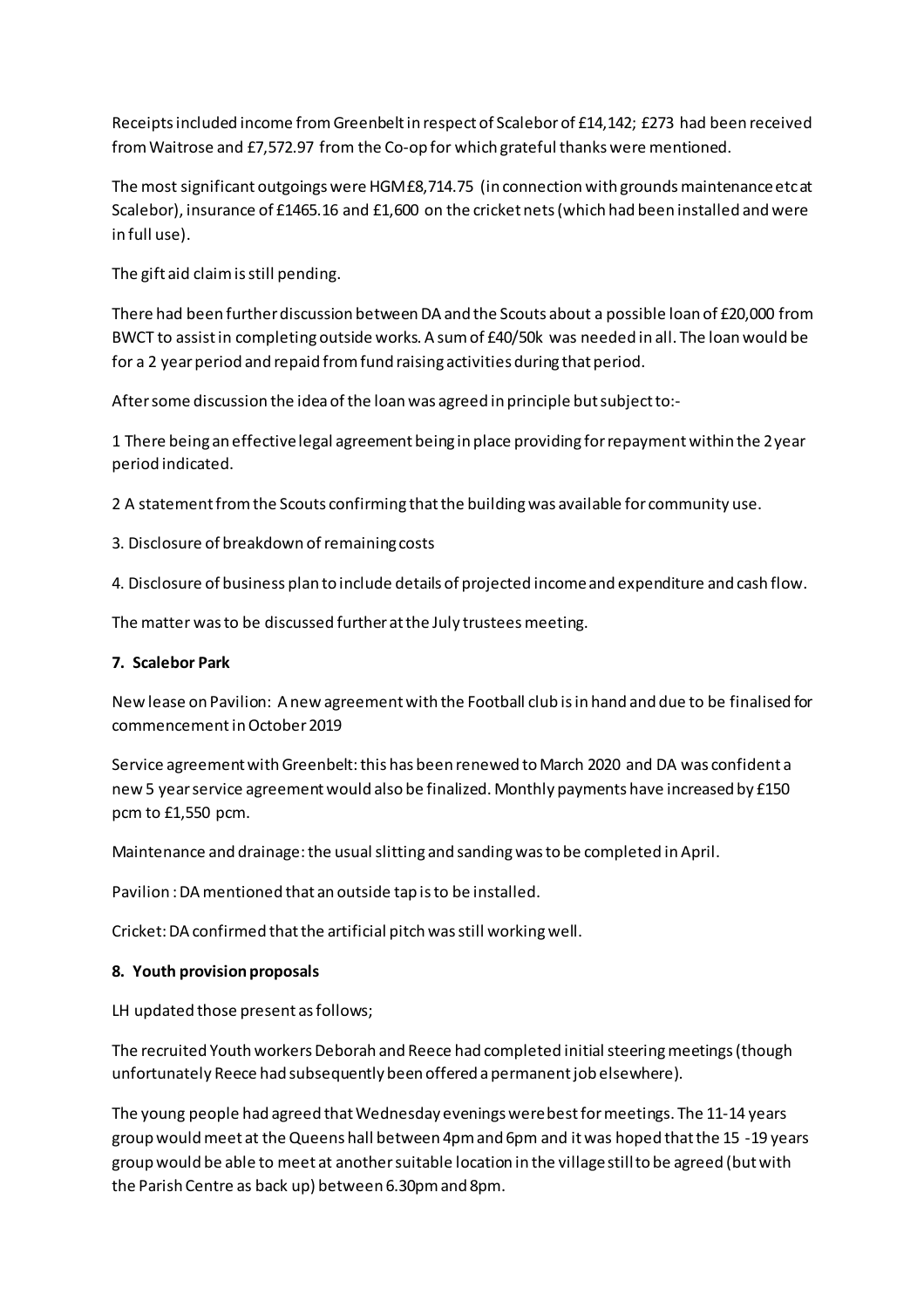Storage of relevant equipment was being investigated, with the Parish Centre being apossible location.

A grant fromShipley Community Chest had arrived. 'LifeSkills' had not been considered relevantto the application.

It was agreed that a key elementwasto ensure consistency and continuity ofthe youth and support workersinvolved.

LH to update on progress at nextmeeting**.**

## **9. Playground update phase 2**

DA confirmed he would arrange a meeting with Stuart from BPC to discuss further. £11,500 remained to be spent, with the view still that the zip wire should be installed in Grange Park.

It was mentioned that play equipmentforolder childrenwas needed and the adult exercise equipment needed aproperbase.

## **10. Co-opfunding and publicity**

It was agreed thatBWCT would take up the opportunity to take part in a publicity event atthe co-op on eitherorboth of the 15th and 22nd of June. Thiswould be to promote BWCT membership but also the indirect benefits to BWCT of use by members of the the village of the Co-op membership card.

# **11. Membership for 2018/9 and for 2019/20**

#### 2018-19

DA reported that there had been over 850 members this year, representing 436 households. It had been reported at a previous meeting that there are 2,800 households in the village.

#### 2019/20

The newmembership yearstarts on 1 June and a communication aboutrenewal will be issued to existing members through membership mojo in mid May. Use of Paypal is not needed to renew and this will be made clear on the website. Fliers were discussed, as was the possibility of a more general leaflet and this would be explored furtherby the marketing committee.

It was suggested that focus on one or more specific causes may help bring focus and improve results in terms of increasing membership and improving fund raising. It was suggested that a list of possible causesshould be compiled with trustees offering theirown suggestionsto JE,NT and GD.

# **12. Marketing: general publicity, especially forevents.**

This has been covered at 11 above.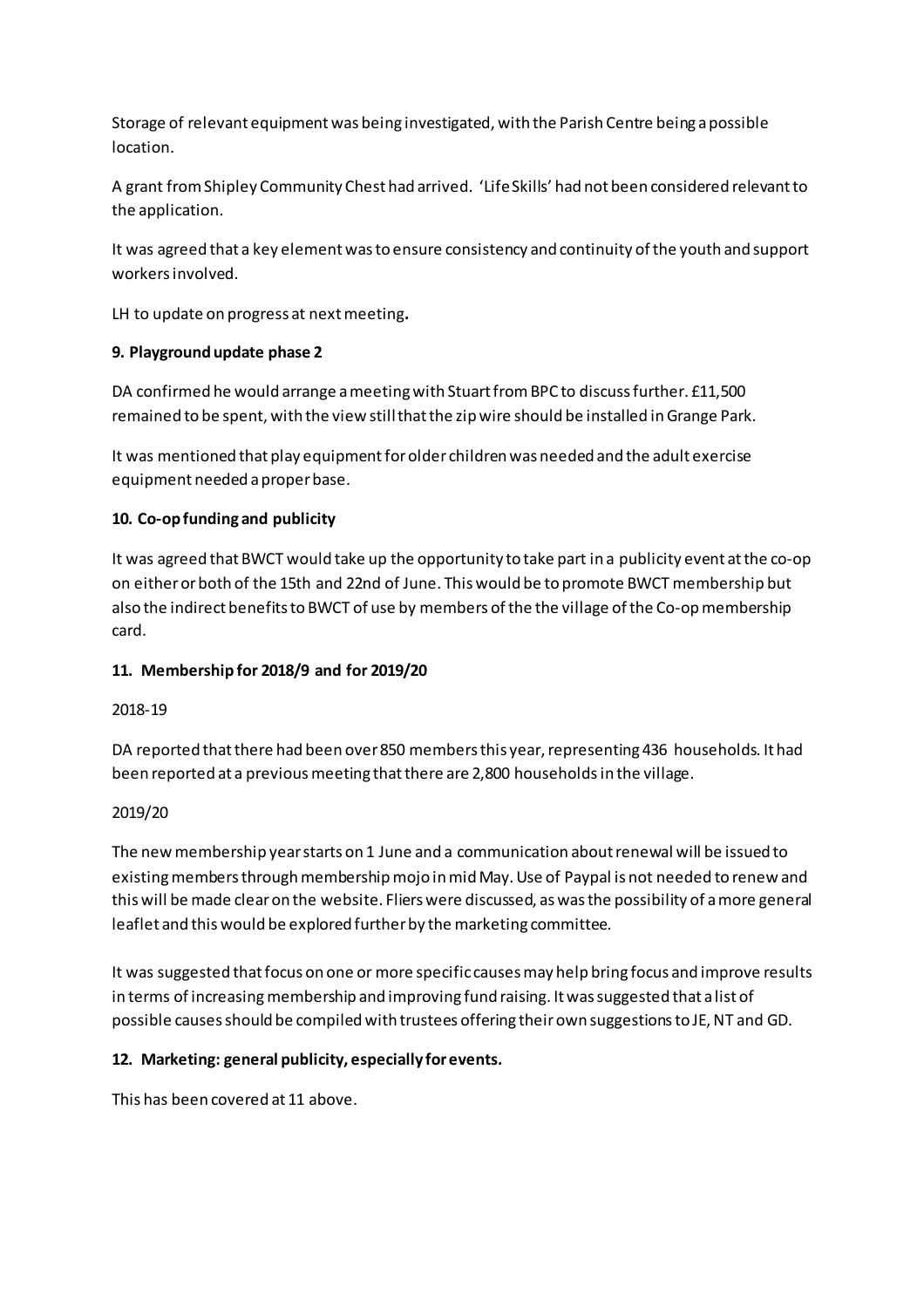### **13 BurleyWebsite**

HB reported that the website update was still being progressed by Malcolm Fisher. A new back up person was still to be identified. Details of website usage had been circulated by HB prior to the meeting.

## **14. Christmas Lights and Christmas Market:**

It was noted that a £1,500 plus VAT contribution to the lights had been included in the 2019/20 budget for Burley Parish Council.

## **15. Duck Race - Sunday 23rd of June.**

Tickets will be available forsale in early June and can be sold inside aswell as outside the Co-op. The membership promotion atthe co-op on 15th of June will be anotheropportunity to sell tickets. Unsold ticketsto be returned toDA by weekend of 15th/16th June. TS is away between 1st and 20th June.

The police have been asked to be present at the A65 crossing point. However, this is an unsupported eventwhich would be made cleartomembers ofthe public choosing to attend.No assistance should be given to the publicby trustees or volunteerhelpers, forexampleatthe road crossing, asif an accidentwere to occur, BWCT could be liable.

## **16. Burley Painting**

Nothing to report

# **17. The Roundhouse : update**

Work on the garden wall isto proceed andwill be paid forby the Burley Parish Council. The building also needs to be painted but this should be done after the guttering has been attended to and that had not yet happened. As a result some uncovered furniture had been damaged when the rood recently leaked.

#### **18 PuddingTree garden/ JubileeGarden:updates**

Nothing to report

#### **19. Fountain of Life area**

Nothing to report

#### **20. Hanging baskets and tubs**

TS had ordered the baskets and these will be installed on the 25th and 26th of June. A £900 contribution willbe made by Burley Parish Council to the cost of the tubs and baskets.

#### **21. Corn Mill Pond**

HB had been assisting Steve Carruthers in clearing the surface of rubbish.